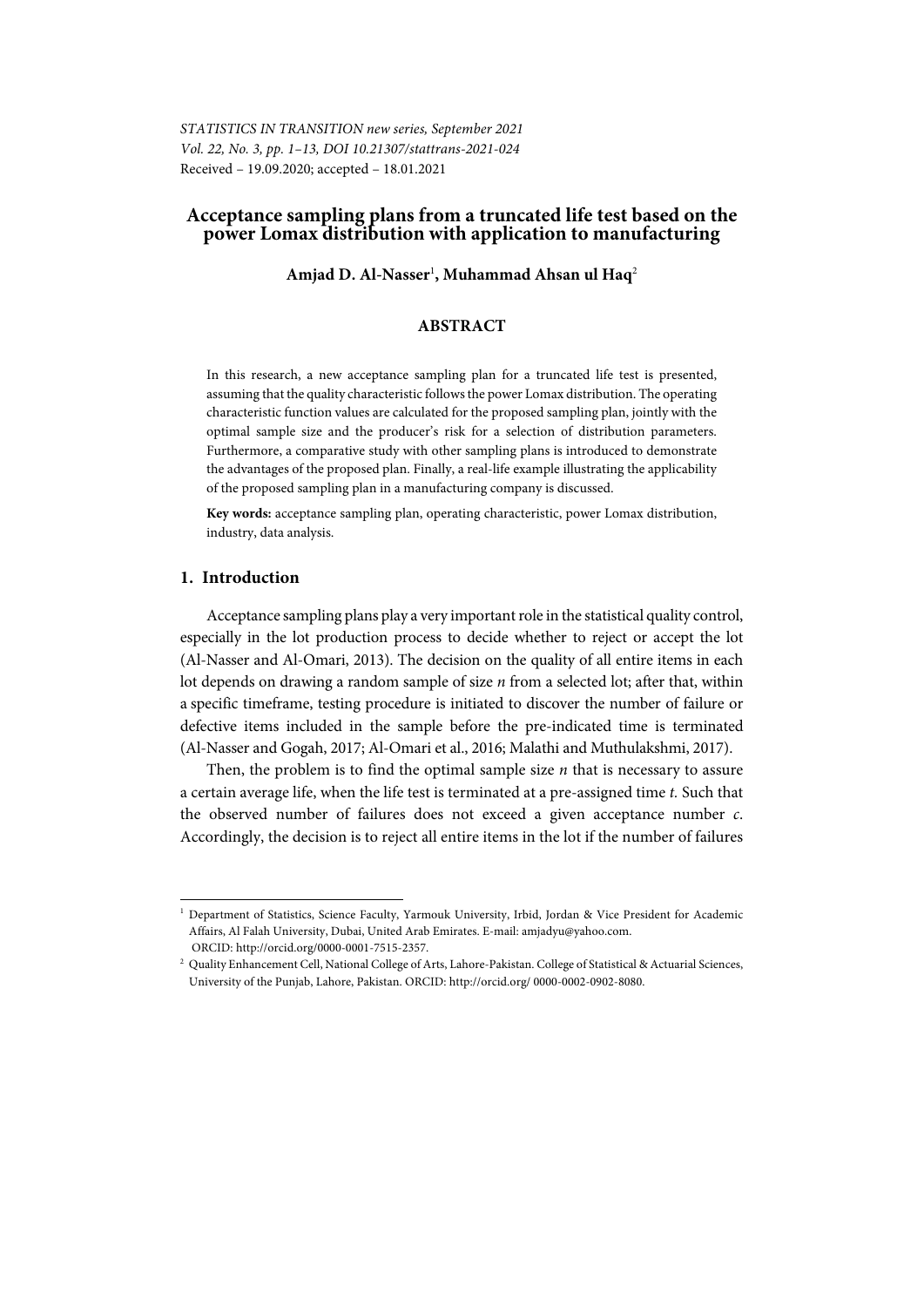in the sample within the timeframe is greater than the pre-assigned acceptance number (c); elsewhere the lot is accepted.

Many authors proposed truncated life test plans for different lifetime distributions. For example, Epstein (1954) was the first who considered truncated life tests in the exponential distribution. The truncated life tests in the Pareto distribution of the second kind are discussed by Baklizi (2003). The Rayleigh model is proposed by Baklizi *et al*., (2005). The generalized Birnbaum-Saunders Distribution is discussed by Balakrishnan *et al., (*2007). The Marshall-Olkin extended Lomax distribution is given by Rao *et al., (*2008). The generalized exponential distribution is considered by (Rao, 2010). The new Weibull-Pareto distribution is proposed by Al-Omari *et al.*, (2016), weighted exponential distribution is discussed by Gui and Aslam (2017), exponentiated generalized inverse Rayleigh distribution is discussed by Al-Nasser *et al.*, (2017). The inverse gamma model is given by Al-Masri (2018), and Tsallis q-exponential distribution is proposed by (Al-Nasser & Obeidat, 2020).

The purpose of this article is to develop and discuss an acceptance sampling plan (ASP) for a truncated life test on the power Lomax distribution (PLxD) and illustrate the results on manufacturing data. The rest of the paper is organized as follows. Section 2 is based on summaries of PLxD and some of its properties. ASPs and operating characteristic (OC) values and the producer's risk for PLxD are analysed. The analysis and illustrative examples are presented in Section 4. A comparative study between the proposed ASP and other sampling plans based on different distributional assumptions is discussed in Section 5. A real manufacturing data analysis is given in Section 6. The work is concluded in Section 7.

#### **2. The Power Lomax distribution**

Power Lomax distribution (PLxD) originally proposed by (Rady, Hassanein, & Elhaddad, 2016) is a lifetime distribution obtained by taking the power of the Lomax distribution random variable. The PLxD distribution is very flexible due to its variable shapes of hazard rate, which accommodates both inverted bathtub and decreasing.

The probability density function (pdf) of PLxD is

$$
f(x) = \alpha \beta \lambda^{\alpha} x^{\beta - 1} (\lambda + x^{\beta})^{-\alpha - 1}, \quad x > 0, \qquad \alpha, \beta, \lambda > 0.
$$
 (1)

The corresponding cumulative distribution function (CDF) is

$$
F(x) = 1 - \lambda^{\alpha} (\lambda + x^{\beta})^{-\alpha}
$$
 (2)

From Figure 1 it can be easily concluded that the shapes of PLxD have a decreasing behaviour for  $\beta$  < 1, the distribution has an exponentially decreasing behaviour but starting from the y-axis for  $\beta=1$ . For  $\beta>1$  the pdf curves of the model are unimodal and symmetrical for some combinations of parameters.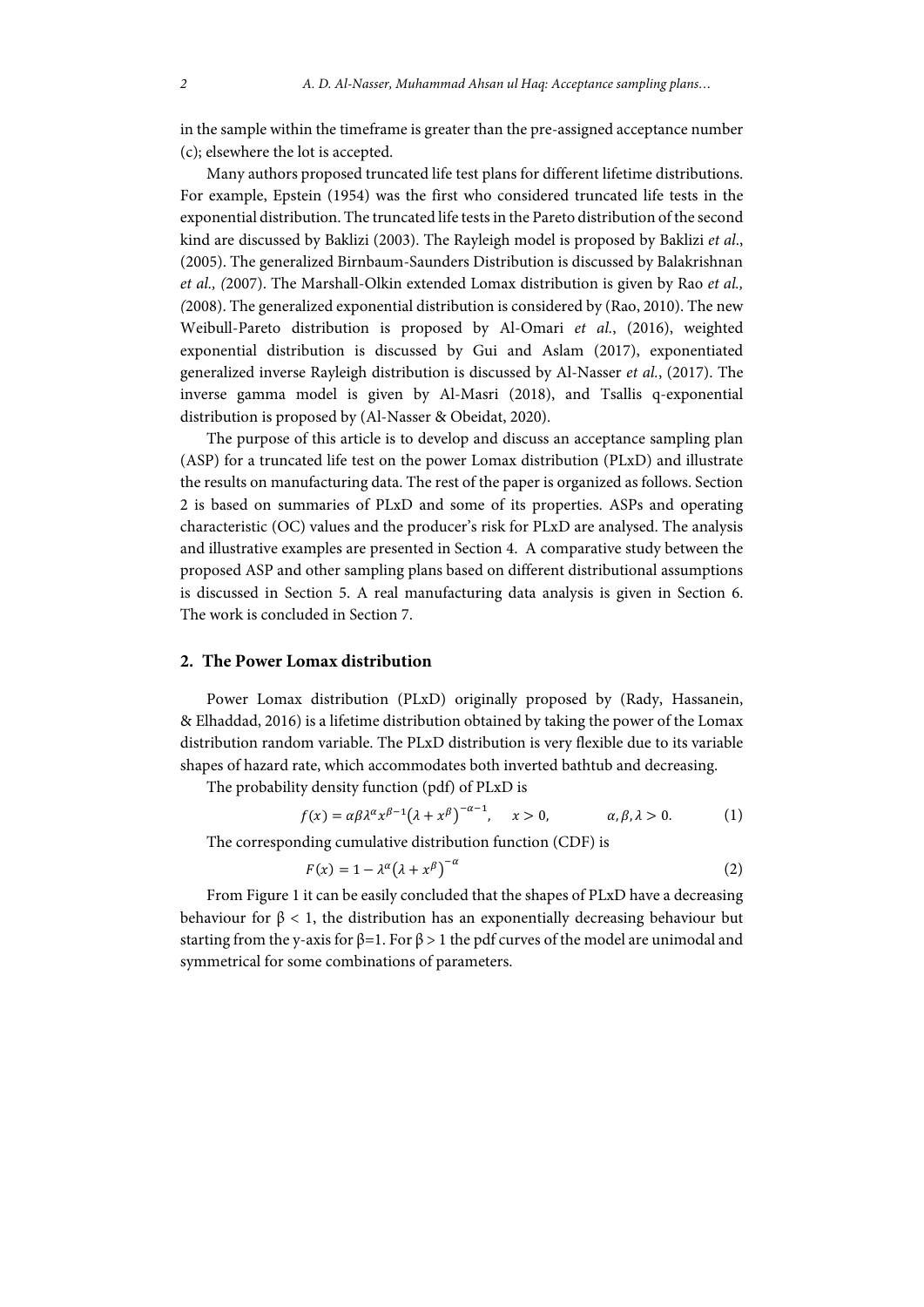

**Figure 1.** pdf and CDF of PLxD for some given parameter values

The PLxD has the following properties. The rth moments about origin and mean of PLxD are, respectively:

$$
\mu'_{r} = \frac{\alpha \lambda^{\frac{r}{\beta}} \Gamma\left[\alpha - \frac{r}{\beta}\right] \Gamma\left[\frac{r+\beta}{\beta}\right]}{\Gamma[1+\alpha]}
$$

Therefore, the mean of PLxD is given as:

$$
\mu = \frac{\alpha \lambda^{\frac{1}{\beta}} \Gamma[\alpha - \frac{1}{\beta}] \Gamma[\frac{1+\beta}{\beta}]}{\Gamma[1+\alpha]}
$$
(3)

The PLxD has an increasing-decreasing hazard rate function, for more details see (Rady, Hassanein, & Elhaddad, 2016).

# **3. The suggested sampling plans**

Suppose that the lifetime of the products being tested follows the PLxD as given in (1) and the specified mean lifetime is  $\mu_0$ . Now, the ASP problem is to find the optimal sample size that ensures an actual average life (*μ*) such that no more than *c* units fail to pass the test period (*t*). To perform the test according to this plan, a random sample of size *n* units is selected from a lot. If  $\mu_0$  can be obtained with a pre-assigned probability, *P*<sup>∗</sup>, as specified by the consumer, then the lot is accepted. If not, then it is rejected.

Following Al-Nasser and Obeidat (2020), the ASP-based on truncated life tests consists of the following parameters:

- 1) The sample size: number of units' *n* to be drawn from the lot.
- 2) The test duration *t*: the maximum test duration time.
- 3) Acceptable number of defective (*d*) items: *c*; if  $d \le c$  remains the same until the end of the test period  $t_0$ , the lot is accepted.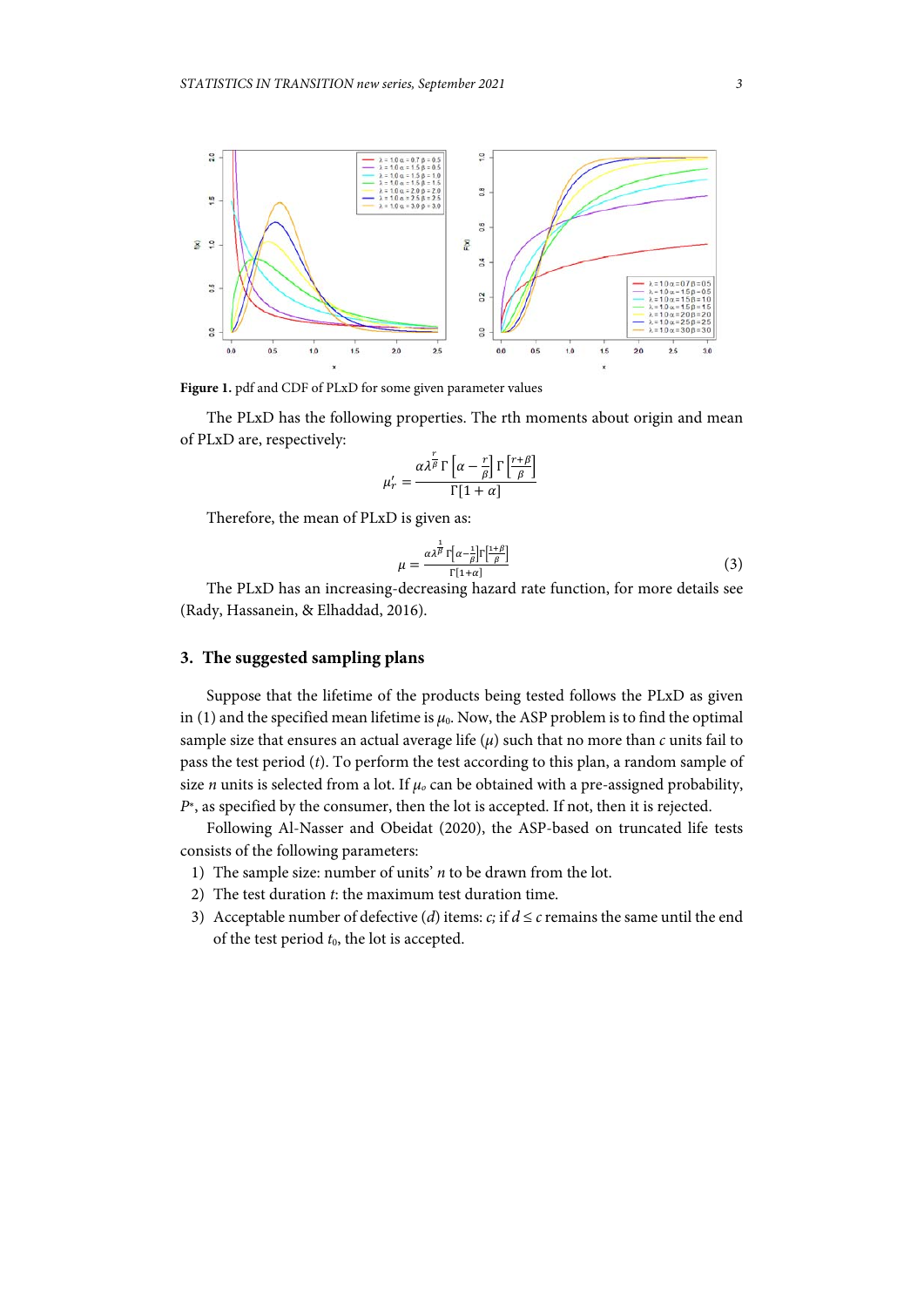- 4) The minimum ratio  $t/\mu_o$ : where  $\mu_0$  is the quality parameter of the product life; and *t* is the maximum test duration.
- 5) The ASP parameters will be  $(n, c, t/\mu_o)$ .

### **3.1. Optimal sample size of the ASP**  $(n, c, t/\mu_0)$

Let P\* be the confidence level where *P*∗∈ *(*0,1*)*; in the sense that the possibility of rejecting a considered lot having a specified mean less than or equal to the actual mean  $(\mu_0 \leq \mu)$  is greater or equal to P<sup>\*</sup>. The shopper's risk, that is the probability of accepting a defective lot, is fixed and less or equal to  $1-P^*$ . Also, suppose that the lot size is large enough to use the binomial distribution. Then, the problem of the ASP  $(n, c, t/\mu_0)$  is to find the minimum sample size *n* such that the number of defective units *d* does not exceed *c*, to ensure that  $\mu > \mu_0$  satisfies the following inequality:

$$
\sum_{i=0}^{c} \binom{n}{i} p^i (1-p)^{n-i} \le 1 - p^* \tag{4}
$$

where

$$
p = F(t; \mu_0) = 1 - \lambda^{\alpha} \left( \lambda + \left( \frac{t}{\mu_0} \frac{\alpha \lambda^{\frac{1}{\beta}} \Gamma\left[\alpha - \frac{1}{\beta}\right] \Gamma\left[\frac{1+\beta}{\beta}\right]}{\Gamma[1+\alpha]} \right)^{\beta} \right)^{-\alpha}
$$

By using the binomial theory, the probability of success in (4), which is used for finding a defective item in each a lot during the test process time *t*, is  $p = F(t; \mu_0)$ ; this probability in terms of distribution function is a monotonically increasing function of the ratio  $t/\mu_o$ . Then, for the acceptance sampling ASP (*n*, *c*,  $t/\mu_o$ ) and inequality (4), we assure that  $F(t; \mu) \leq F(t; \mu_0)$  with probability  $P^*$ , or alternatively  $\mu_0 \leq \mu$ . The results for this plan when the lifetime distribution is PLxD with  $\alpha = 1$ ;  $\beta = 2$  and  $\lambda = 1$  are given in Table 1, under the classical initial values of the ratio  $t/\mu$ 0 = 0.628, 0.942, 1.257, 1.571, 2.356, 3.141, 3.927, 4.712, when  $P^* = 0.75$ , 0.9, 0.95, 0.99 and  $c = 0, 1, 2, ...$ , 10 (Gupta and Groll, 1961; Kantam and Rosaiah, 2001; Baklizi, 2003; Baklizi et al., 2005; Al-Nasser et al., 2018; Al-Masri, 2018; Al-Omari et al., 2019).

### **3.2. Operating characteristic function of the ASP (n, c, t/μ<sub>0</sub>)**

Operating characteristic (OC) function is an important parameter in the ASP, it provides the exact information about the probability of acceptance of a lot. For the *ASP* (*n*, *c*,  $t/\mu_o$ ), the OC can be computed using binomial distribution as:

$$
OC(p) = \sum_{i=0}^{c} {n \choose i} p^i (1-p)^{n-i}
$$

which can be computed using the incomplete beta function  $B_n(a, b)$  as:

$$
\mathit{OC}(p) = 1 - B_p(c+1, n-c)
$$

where  $p = F(t; \mu)$ . Table 2 presents the OC function values for the *ASP* (*n*, *c*,  $t/\mu_0$ ).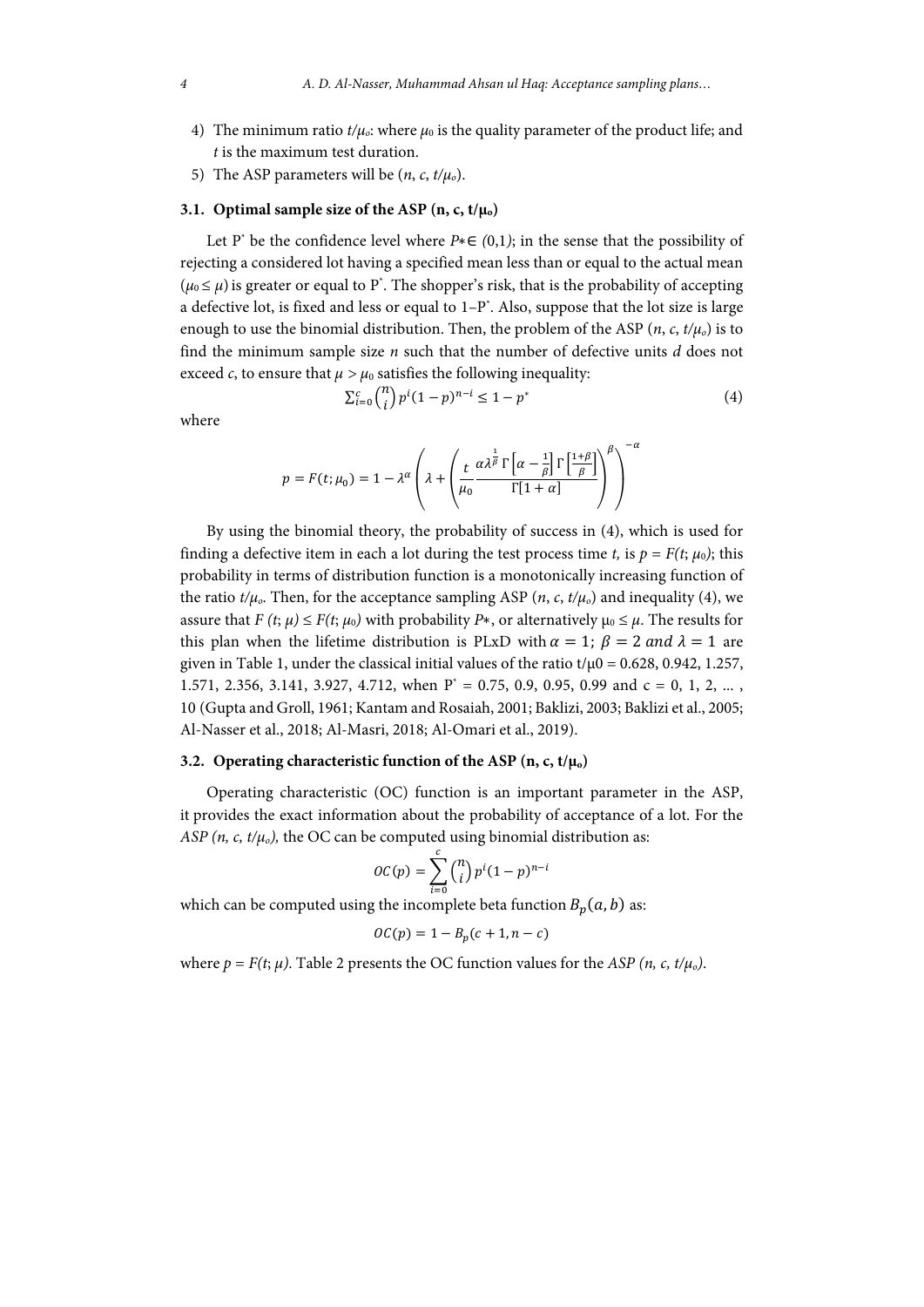|                    |                         |                |                |                          |                         | $t/\mu_0$                        |                         |                         |                         |
|--------------------|-------------------------|----------------|----------------|--------------------------|-------------------------|----------------------------------|-------------------------|-------------------------|-------------------------|
| $\boldsymbol{P}^*$ | $\mathsf{C}$            | 0.628          | 0.942          | 1.257                    | 1.571                   | 2.356                            | 3.141                   | 3.927                   | 4.712                   |
|                    | 0                       | 3              | 2              | $\mathbf{1}$             | 1                       | 1                                | 1                       | $\mathbf{1}$            | $\mathbf{1}$            |
|                    | $\mathbf{1}$            | 5              | 3              | 3                        | 3                       | $\overline{c}$                   | $\overline{c}$          | $\overline{c}$          | $\overline{c}$          |
|                    | $\overline{c}$          | $\overline{7}$ | 5              | $\overline{4}$           | $\overline{4}$          | 3                                | 3                       | 3                       | 3                       |
|                    | 3                       | 10             | 7              | 6                        | 5                       | $\overline{4}$                   | $\overline{\mathbf{4}}$ | $\overline{4}$          | $\overline{4}$          |
|                    | $\overline{4}$          | 12             | $\overline{8}$ | $\overline{7}$           | 6                       | 6                                | $\overline{5}$          | $\overline{5}$          | $\overline{5}$          |
| 0.75               | 5                       | 14             | 10             | $\,8\,$                  | 8                       | 7                                | 6                       | 6                       | 6                       |
|                    | 6                       | 16             | 11             | 10                       | 9                       | 8                                | 7                       | 7                       | 7                       |
|                    | 7                       | 19             | 13             | 11                       | 10                      | 9                                | 9                       | 8                       | 8                       |
|                    | $\,$ 8 $\,$             | 21             | 15             | 12                       | 11                      | 10                               | 10                      | 9                       | 9                       |
|                    | 9                       | 23             | 16             | 14                       | 12                      | 11                               | 11                      | 10                      | 10                      |
|                    | 10                      | 25             | 18             | 15                       | 14                      | 12                               | 12                      | 11                      | 11                      |
|                    | $\mathbf{0}$            | $\overline{4}$ | $\overline{2}$ | $\overline{2}$           | 2                       | $\mathbf{1}$                     | $\mathbf{1}$            | $\mathbf{1}$            | $\mathbf{1}$            |
|                    | $\mathbf{1}$            | 7              | $\overline{4}$ | $\overline{4}$           | 3                       | 3                                | $\overline{2}$          | $\overline{2}$          | $\overline{2}$          |
|                    | $\overline{c}$          | 9              | 6              | 5                        | $\overline{4}$          | $\overline{\mathbf{4}}$          | $\overline{4}$          | 3                       | $\overline{\mathbf{3}}$ |
|                    | 3                       | 12             | 8              | $\overline{7}$           | 6                       | 5                                | $\overline{5}$          | $\overline{4}$          | $\overline{4}$          |
|                    | $\overline{4}$          | 14             | 10             | $\,$ 8 $\,$              | 7                       | 6                                | 6                       | 6                       | $\mathfrak s$           |
| 0.9                | 5                       | 17             | 11             | 9                        | 8                       | 7                                | 7                       | 7                       | 7                       |
|                    | 6                       | 19             | 13             | 11                       | 10                      | $\,$ 8 $\,$                      | 8                       | $\,8\,$                 | 8                       |
|                    | 7                       | 22             | 15             | 12                       | 11                      | 10                               | 9                       | 9                       | 9                       |
|                    | 8                       | 24             | 16             | 14                       | 12                      | 11                               | 10                      | 10                      | 10                      |
|                    | 9                       | 26             | 18             | 15                       | 13                      | 12                               | 11                      | 11                      | 11                      |
|                    | 10                      | 29             | 20             | 16                       | 15                      | 13                               | 12                      | 12                      | 12                      |
|                    | $\boldsymbol{0}$        | 5              | 3              | $\overline{2}$           | $\overline{c}$          | $\overline{c}$                   | $\mathbf{1}$            | $\mathbf{1}$            | $\mathbf{1}$            |
|                    | $\mathbf{1}$            | 8              | 5              | $\overline{4}$           | $\overline{4}$          | 3                                | 3                       | 3                       | $\overline{c}$          |
|                    | $\overline{2}$          | 11             | $\overline{7}$ | 6                        | 5                       | $\overline{4}$                   | $\overline{4}$          | $\overline{4}$          | $\overline{4}$          |
|                    | $\overline{\mathbf{3}}$ | 14             | 9              | 7                        | 6                       | 5                                | 5                       | 5                       | 5                       |
| 0.95               | $\overline{4}$<br>5     | 16<br>19       | 11<br>12       | 9<br>10                  | $\overline{\bf 8}$<br>9 | $\overline{7}$<br>$\overline{8}$ | 6<br>$\overline{7}$     | 6<br>$\overline{7}$     | 6<br>$\overline{7}$     |
|                    | 6                       | 21             | 14             | 12                       | 10                      | 9                                | 8                       | 8                       | $\overline{8}$          |
|                    | 7                       | 24             | 16             | 13                       | 12                      | $10\,$                           | $\overline{9}$          | $\overline{9}$          | $\overline{9}$          |
|                    | $\,$ 8 $\,$             | 26             | 18             | 14                       | 13                      | 11                               | 11                      | 10                      | 10                      |
|                    | 9                       | 29             | 19             | 16                       | 14                      | 12                               | 12                      | 11                      | 11                      |
|                    | 10                      | 31             | 21             | 17                       | 15                      | 14                               | 13                      | 12                      | 12                      |
|                    | $\mathbf{0}$            | 7              | 4              | 3                        | 3                       | $\overline{2}$                   | $\overline{2}$          | $\overline{c}$          | $\overline{c}$          |
|                    | $\mathbf{1}$            | 11             | $\overline{7}$ | $\overline{5}$           | $\overline{5}$          | $\overline{4}$                   | $\overline{\mathbf{3}}$ | $\overline{\mathbf{3}}$ | $\overline{\mathbf{3}}$ |
|                    | $\overline{c}$          | 14             | 9              | $\overline{\phantom{a}}$ | 6                       | 5                                | $\overline{4}$          | $\overline{4}$          | $\overline{\mathbf{4}}$ |
|                    | $\overline{\mathbf{3}}$ | 17             | 11             | $\overline{9}$           | $\overline{7}$          | 6                                | 6                       | 5                       | 5                       |
|                    | $\overline{4}$          | 20             | 13             | 10                       | $\overline{9}$          | $\overline{7}$                   | $\overline{7}$          | 6                       | 6                       |
| 0.99               | 5                       | 23             | 15             | 12                       | 10                      | 9                                | 8                       | 8                       | 7                       |
|                    | 6                       | 25             | 17             | 13                       | 12                      | 10                               | 9                       | 9                       | 8                       |
|                    | 7                       | 28             | 18             | 15                       | 13                      | 11                               | 10                      | 10                      | 10                      |
|                    | $\,8$                   | 30             | 20             | 16                       | 14                      | 12                               | 11                      | 11                      | 11                      |
|                    | 9                       | 33             | 22             | 18                       | 16                      | 13                               | 13                      | 12                      | 12                      |
|                    | 10                      | 36             | 24             | 19                       | 17                      | 15                               | 14                      | 13                      | 13                      |
|                    |                         |                |                |                          |                         |                                  |                         |                         |                         |

**Table 1.** Minimum sample size to assert that the mean life exceeds a given value  $\mu_0$  with probability  $P^*$ and acceptance number *c* based on binomial probabilities when  $\alpha = 1$ ;  $\beta = 2$  and  $\lambda = 1$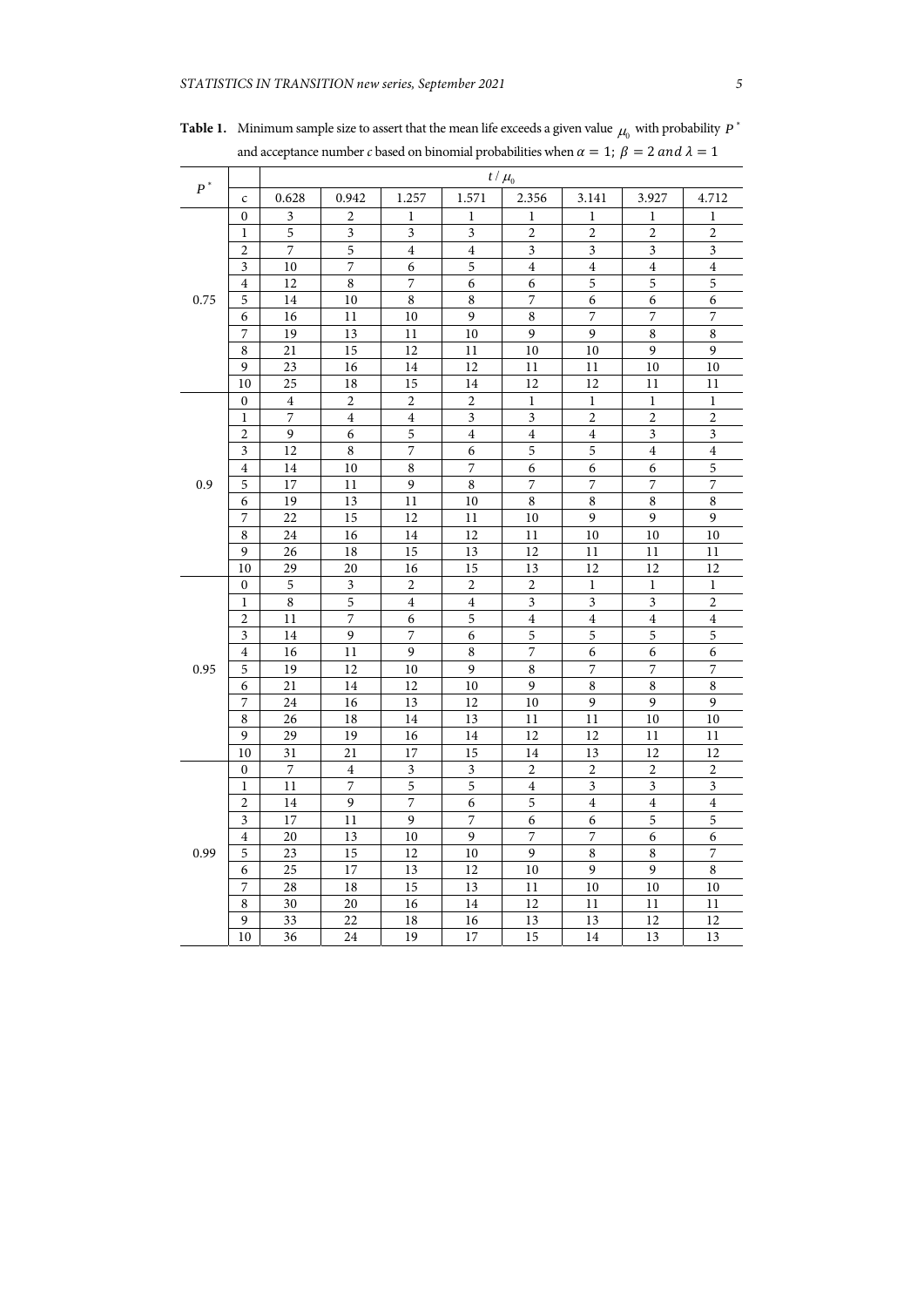|       |                         |           |                |          | $\mu$ / $\mu_{\scriptscriptstyle 0}$ |             |          |          |
|-------|-------------------------|-----------|----------------|----------|--------------------------------------|-------------|----------|----------|
| $P^*$ | $\boldsymbol{n}$        | $t/\mu_0$ | $\overline{c}$ | $\bf 4$  | 6                                    | $\,$ 8 $\,$ | 10       | 12       |
|       | $\boldsymbol{7}$        | 0.628     | 0.85933        | 0.994463 | 0.999411                             | 0.999888    | 0.99997  | 0.99999  |
|       | 5                       | 0.942     | 0.758991       | 0.985557 | 0.998274                             | 0.999656    | 0.999905 | 0.999967 |
|       | $\overline{4}$          | 1.257     | 0.697065       | 0.974337 | 0.996542                             | 0.999275    | 0.999795 | 0.999928 |
|       | $\overline{4}$          | 1.571     | 0.51865        | 0.933522 | 0.9892                               | 0.997548    | 0.999276 | 0.999741 |
| 0.75  | $\mathfrak{Z}$          | 2.356     | 0.536389       | 0.901897 | 0.979068                             | 0.994523    | 0.998252 | 0.999345 |
|       | 3                       | 3.141     | 0.366443       | 0.780305 | 0.934349                             | 0.979078    | 0.992497 | 0.996976 |
|       | $\overline{\mathbf{3}}$ | 3.927     | 0.259086       | 0.651114 | 0.864325                             | 0.948163    | 0.97906  | 0.990869 |
|       | $\overline{\mathbf{3}}$ | 4.712     | 0.190563       | 0.536389 | 0.78025                              | 0.901897    | 0.955662 | 0.979068 |
|       | 9                       | 0.628     | 0.749567       | 0.987815 | 0.998641                             | 0.999736    | 0.999928 | 0.999975 |
|       | 6                       | 0.942     | 0.639516       | 0.973686 | 0.996695                             | 0.999329    | 0.999813 | 0.999935 |
|       | 5                       | 1.257     | 0.512032       | 0.945163 | 0.991985                             | 0.998266    | 0.999501 | 0.999824 |
|       | $\overline{4}$          | 1.571     | 0.51865        | 0.933522 | 0.9892                               | 0.997548    | 0.999276 | 0.999741 |
| 0.90  | $\overline{4}$          | 2.356     | 0.222004       | 0.743325 | 0.933578                             | 0.980987    | 0.99364  | 0.99755  |
|       | $\overline{4}$          | 3.141     | 0.098206       | 0.518914 | 0.816848                             | 0.933606    | 0.974393 | 0.989217 |
|       | $\mathfrak{Z}$          | 3.927     | 0.259086       | 0.651114 | 0.864325                             | 0.948163    | 0.97906  | 0.990869 |
|       | $\overline{\mathbf{3}}$ | 4.712     | 0.190563       | 0.536389 | 0.78025                              | 0.901897    | 0.955662 | 0.979068 |
|       | 11                      | 0.628     | 0.631772       | 0.978039 | 0.997433                             | 0.999494    | 0.999861 | 0.999952 |
|       | $\overline{7}$          | 0.942     | 0.523698       | 0.958024 | 0.994463                             | 0.998854    | 0.999677 | 0.999888 |
|       | 6                       | 1.257     | 0.35586        | 0.906065 | 0.985131                             | 0.996681    | 0.99903  | 0.999655 |
|       | 5                       | 1.571     | 0.311317       | 0.867571 | 0.975906                             | 0.994266    | 0.998268 | 0.999372 |
| 0.95  | $\overline{4}$          | 2.356     | 0.222004       | 0.743325 | 0.933578                             | 0.980987    | 0.99364  | 0.99755  |
|       | $\overline{4}$          | 3.141     | 0.098206       | 0.518914 | 0.816848                             | 0.933606    | 0.974393 | 0.989217 |
|       | $\overline{4}$          | 3.927     | 0.047651       | 0.341284 | 0.666449                             | 0.850637    | 0.933556 | 0.969202 |
|       | $\overline{4}$          | 4.712     | 0.025325       | 0.222004 | 0.518826                             | 0.743325    | 0.869726 | 0.933578 |
|       | 14                      | 0.628     | 0.464414       | 0.957378 | 0.994663                             | 0.99892     | 0.999699 | 0.999896 |
|       | 9                       | 0.942     | 0.328618       | 0.916115 | 0.987815                             | 0.997383    | 0.99925  | 0.999736 |
|       | $\overline{7}$          | 1.257     | 0.237226       | 0.858908 | 0.975856                             | 0.99444     | 0.99835  | 0.999408 |
| 0.99  | 6                       | 1.571     | 0.174323       | 0.787955 | 0.956955                             | 0.989273    | 0.996684 | 0.998782 |
|       | 5                       | 2.356     | 0.079876       | 0.572449 | 0.867672                             | 0.958688    | 0.985527 | 0.994273 |
|       | $\overline{4}$          | 3.141     | 0.098206       | 0.518914 | 0.816848                             | 0.933606    | 0.974393 | 0.989217 |
|       | 4                       | 3.927     | 0.047651       | 0.341284 | 0.666449                             | 0.850637    | 0.933556 | 0.969202 |
|       | 4                       | 4.712     | 0.025325       | 0.222004 | 0.518826                             | 0.743325    | 0.869726 | 0.933578 |

**Table 2.** Operating characteristic function values for the sampling plan  $(n, c = 2, t / \mu_0)$  for a given probability  $P^*$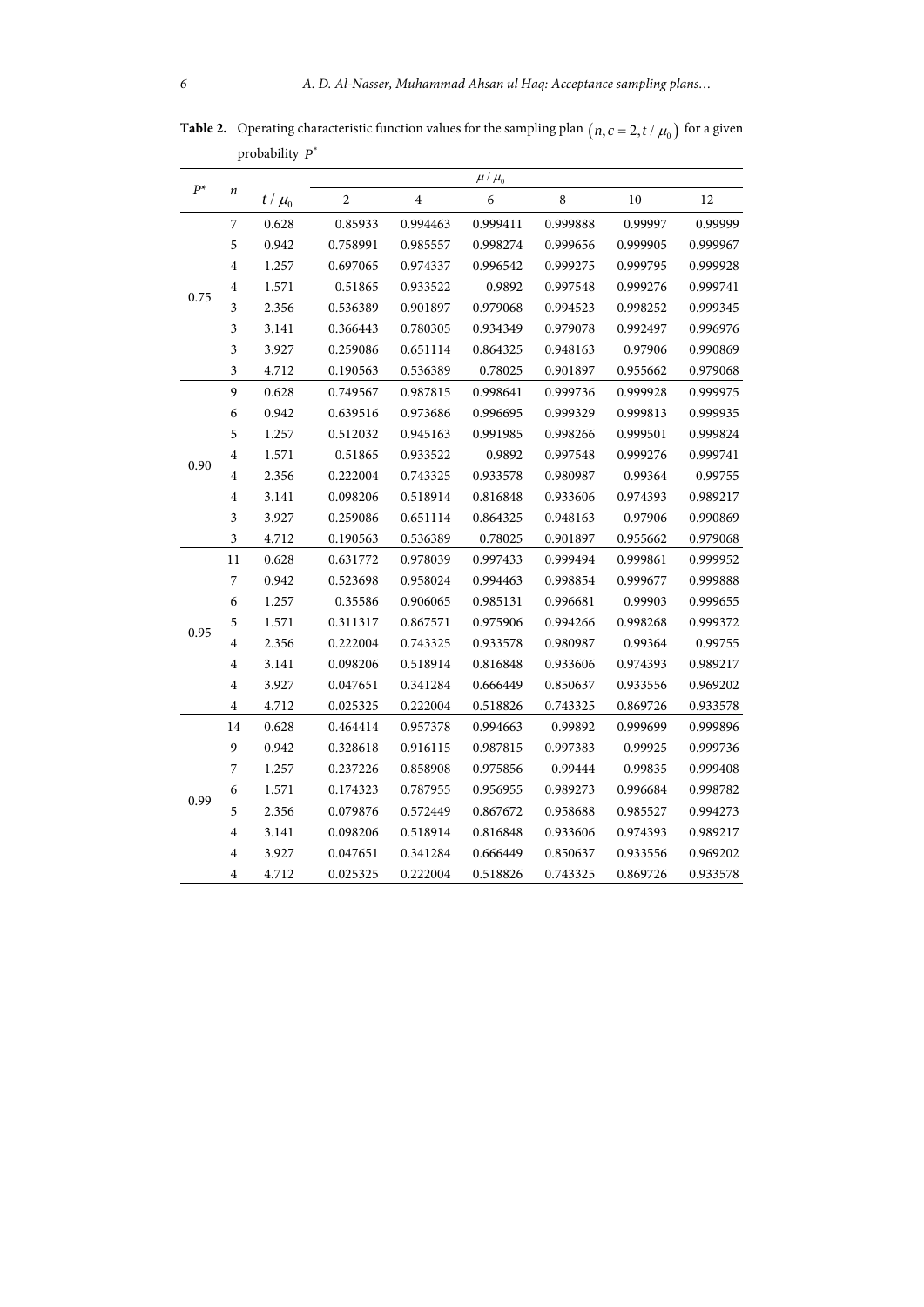| $P^*$ | $\mathcal{C}_{0}$       |        |           |        | $t/\mu_0$ |        |        |        |        |
|-------|-------------------------|--------|-----------|--------|-----------|--------|--------|--------|--------|
|       |                         | 0.628  | 0.942     | 1.257  | 1.571     | 2.356  | 3.141  | 3.927  | 4.712  |
|       | $\boldsymbol{0}$        | 7.512  | 9.181     | 8.607  | 10.757    | 16.132 | 21.507 | 26.888 | 32.263 |
|       | $\mathbf{1}$            | 3.429  | 3.74      | 4.991  | 6.238     | 6.896  | 9.194  | 11.495 | 13.792 |
|       | $\overline{c}$          | 2.567  | 3.063     | 3.433  | 4.291     | 4.846  | 6.461  | 8.077  | 9.692  |
|       | $\mathfrak{Z}$          | 2.348  | 2.744     | 3.236  | 3.419     | 3.908  | 5.21   | 6.513  | 7.815  |
|       | $\overline{4}$          | 2.099  | 2.32      | 2.744  | 2.911     | 4.366  | 4.47   | 5.588  | 6.705  |
| 0.75  | $\mathfrak s$           | 1.937  | 2.242     | 2.417  | 3.021     | 3.858  | 3.971  | 4.964  | 5.957  |
|       | 6                       | 1.822  | 2.018     | 2.452  | 2.727     | 3.49   | 3.606  | 4.509  | 5.41   |
|       | 7                       | 1.807  | 1.996     | 2.248  | 2.503     | 3.209  | 4.278  | 4.158  | 4.989  |
|       | 8                       | 1.732  | 1.975     | 2.086  | 2.325     | 2.986  | 3.98   | 3.877  | 4.652  |
|       | 9                       | 1.672  | $1.847\,$ | 2.14   | 2.18      | 2.802  | 3.736  | 3.646  | 4.375  |
|       | 10                      | 1.623  | 1.843     | 2.018  | 2.304     | 2.649  | 3.531  | 3.452  | 4.142  |
|       | 0                       | 8.684  | 9.181     | 12.251 | 15.311    | 16.132 | 21.507 | 26.888 | 32.263 |
|       | $\mathbf{1}$            | 4.155  | $4.5\,$   | 6.004  | 6.238     | 9.354  | 9.194  | 11.495 | 13.792 |
|       | $\overline{c}$          | 2.998  | 3.48      | 4.087  | 4.291     | 6.434  | 8.578  | 8.077  | 9.692  |
|       | $\mathfrak{Z}$          | 2.636  | 3.027     | 3.662  | 4.044     | 5.127  | 6.835  | 6.513  | 7.815  |
| 0.90  | $\overline{\mathbf{4}}$ | 2.324  | 2.767     | 3.096  | 3.429     | 4.366  | 5.82   | 7.276  | 6.705  |
|       | $\mathfrak s$           | 2.209  | 2.426     | 2.721  | 3.021     | 3.858  | 5.143  | 6.43   | 7.715  |
|       | 6                       | 2.054  | 2.332     | 2.692  | 3.065     | 3.49   | 4.653  | 5.817  | 6.98   |
|       | 7                       | 2.001  | 2.261     | 2.465  | 2.809     | 3.753  | 4.278  | 5.349  | 6.418  |
|       | $\,8$                   | 1.905  | 2.093     | 2.468  | 2.607     | 3.486  | 3.98   | 4.976  | 5.971  |
|       | $\boldsymbol{9}$        | 1.828  | 2.059     | 2.309  | 2.442     | 3.268  | 3.736  | 4.671  | 5.604  |
|       | 10                      | 1.809  | 2.031     | 2.176  | 2.522     | 3.086  | 3.531  | 4.415  | 5.297  |
|       | $\boldsymbol{0}$        | 9.715  | 11.268    | 12.251 | 15.311    | 22.961 | 21.507 | 26.888 | 32.263 |
|       | $\,1$                   | 4.473  | 5.144     | 6.004  | 7.504     | 9.354  | 12.471 | 15.591 | 13.792 |
|       | $\sqrt{2}$              | 3.373  | 3.85      | 4.643  | 5.108     | 6.434  | 8.578  | 10.725 | 12.868 |
|       | $\mathfrak{Z}$          | 2.895  | 3.285     | 3.662  | 4.044     | 5.127  | 6.835  | 8.545  | 10.254 |
|       | $\overline{\mathbf{4}}$ | 2.529  | 2.964     | 3.408  | 3.869     | 5.142  | 5.82   | 7.276  | 8.731  |
| 0.95  | 5                       | 2.372  | 2.596     | 2.991  | 3.401     | 4.53   | 5.143  | 6.43   | 7.715  |
|       | 6                       | 2.194  | 2.474     | 2.911  | 3.065     | 4.089  | 4.653  | 5.817  | 6.98   |
|       | 7                       | 2.121  | 2.382     | 2.663  | 3.081     | 3.753  | 4.278  | 5.349  | 6.418  |
|       | 8                       | 2.011  | 2.309     | 2.468  | 2.857     | 3.486  | 4.648  | 4.976  | 5.971  |
|       | 9                       | 1.97   | 2.157     | 2.465  | 2.674     | 3.268  | 4.357  | 4.671  | 5.604  |
|       | 10                      | 1.895  | 2.118     | 2.322  | 2.522     | 3.455  | 4.114  | 4.415  | 5.297  |
|       | $\boldsymbol{0}$        | 11.503 | 13.025    | 15.036 | 18.792    | 22.961 | 30.612 | 38.272 | 45.922 |
|       | $\mathbf{1}$            | 5.314  | 6.232     | 6.864  | 8.578     | 11.253 | 12.471 | 15.591 | 18.708 |
|       | $\overline{c}$          | 3.867  | 4.496     | 5.137  | 5.803     | 7.66   | 8.578  | 10.725 | 12.868 |
|       | 3                       | 3.244  | 3.745     | 4.383  | 4.576     | 6.065  | 8.086  | 8.545  | 10.254 |
|       | $\bf 4$                 | 2.895  | 3.321     | 3.692  | 4.259     | 5.142  | 6.855  | 7.276  | 8.731  |
| 0.99  | 5                       | 2.669  | 3.047     | 3.464  | 3.738     | 5.1    | 6.039  | 7.55   | 7.715  |
|       | 6                       | 2.451  | 2.854     | 3.112  | 3.638     | 4.596  | 5.451  | 6.815  | 6.98   |
|       | 7                       | 2.341  | 2.605     | 3.017  | 3.328     | 4.213  | 5.003  | 6.255  | 7.505  |
|       | 8                       | 2.209  | 2.506     | 2.793  | 3.084     | 3.909  | 4.648  | 5.81   | 6.972  |
|       | 9                       | 2.146  | 2.425     | 2.748  | 3.08      | 3.662  | 4.882  | 5.447  | 6.536  |
|       | 10                      | 2.094  | 2.359     | 2.587  | 2.902     | 3.782  | 4.606  | 5.144  | 6.172  |

**Table 3.** Minimum ratio of the true mean life to specified mean life for the acceptance of a lot with producer's risk of 0.05 with  $\alpha = 1$ ;  $\beta = 2$  and  $\lambda = 1$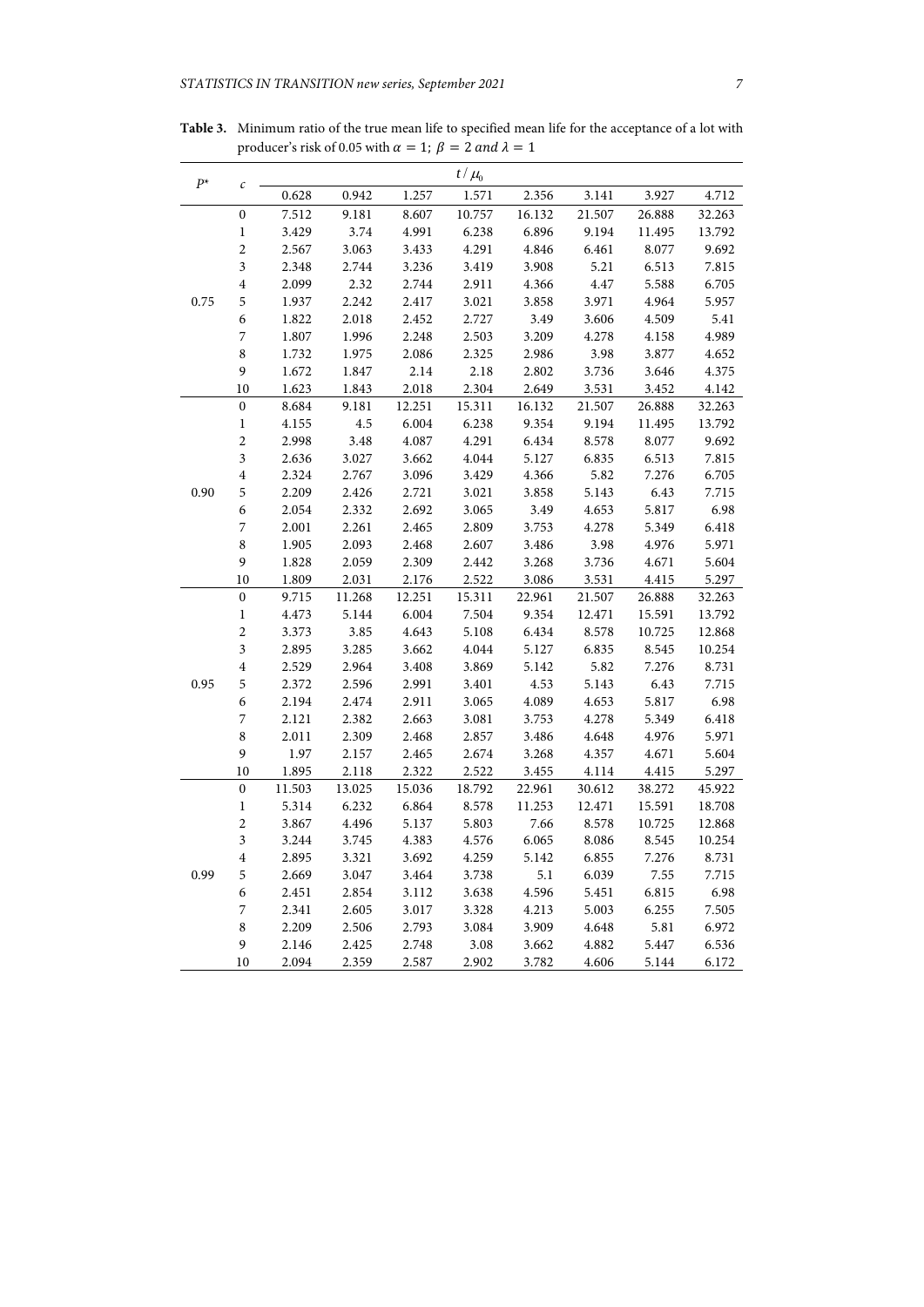### **3.3. Producer's risk of the** *ASP (n, c, t/μo)*

Producer's risk (PR) is another important parameter of the acceptance plans, it measures the probability that a consumer rejects a good lot. Based on binomial theory, PR is computed as follows:

$$
PR(p) = \sum_{i=c+1}^{n} {n \choose i} p^{i} (1-p)^{n-i}
$$

or by using the incomplete beta function:

$$
PR(p) = B_p(c + 1, n - c)
$$

Therefore, for the *ASP* (*n*, *c*,  $t/\mu_o$ ) is solved as an inequality to ensure that the producer's risk is at most equal to a specific small value (i.e. say  $P^*$ ) such that the ratio of the actual mean to the specified mean (i.e.,  $\mu/\mu_o$ ) is as specified by the producer. Therefore, the minimum ratio  $\mu/\mu_0$  is specified as a solution of the following inequality:  $PR(p) > 1 - P^*$ 

where  $p = F(\frac{f(t/\mu_0)}{\mu_0/\mu})$ ;  $\mu$ ). The minimum values of the ratio  $\mu/\mu_0$  for the *ASP*  $(n, c, t/\mu_o)$  are given in Table 3.

# **4.** Explaining the ASP  $(n, c, t / \mu)$  results

In this article, the parameters of the proposed *ASP* (*n*, *c*,  $t / \mu_a$ ), the smallest sample size, operating characteristic values and the minimum ratio of the true mean life to specified mean life, respectively, based on the PLxD, are given in Table 1 - Table 3.

For example, assume that the researcher aims to ensure that the product's mean lifetime is at least 1000 hours, with probability  $P^* = 0.90$  when  $c = 2$  such that the experiment will be terminated at t = 942 hours; that is,  $\frac{t}{\mu_0}$  = 0.942. Then, from Table 1, the optimal sample size for this plan is 6, accordingly, the appropriated *ASP*  $(n, c, t \mid \mu_0) = (6, 2, 0.942)$ . Moreover, from Table 2, the  $OC(p)$  for the ASP (6, 2, 0.942) are given in Table 4:

**Table 4.** OC and PR for the ASP (6, 2, 0.942)

| $\mu/\mu_0$ |          |          |          |          | 10       |          |
|-------------|----------|----------|----------|----------|----------|----------|
| OC(p)       | 0.639516 | 0.973686 | 0.996695 | 0.999329 | 0.999813 | 0.999935 |
| PR          | 0.360484 | 0.026314 | 0.003305 | 0.000671 | 0.000187 | 0.000065 |

The plan indicates that the lot is accepted if out of 6 items less than or equal to 2 items fail before the time t. Now, if the true mean is four times as the specified mean  $\mu/\mu_0 = 4$  then we are assured that the lot will be accepted under this ASP with probability equal to 0.973686 and the producer's risk is about 0.026314. The probability of accepting a lot under the ASP (*6, 2*, 0.942) will be more than 0.97 if and only if the true mean is four times or more than the specified mean.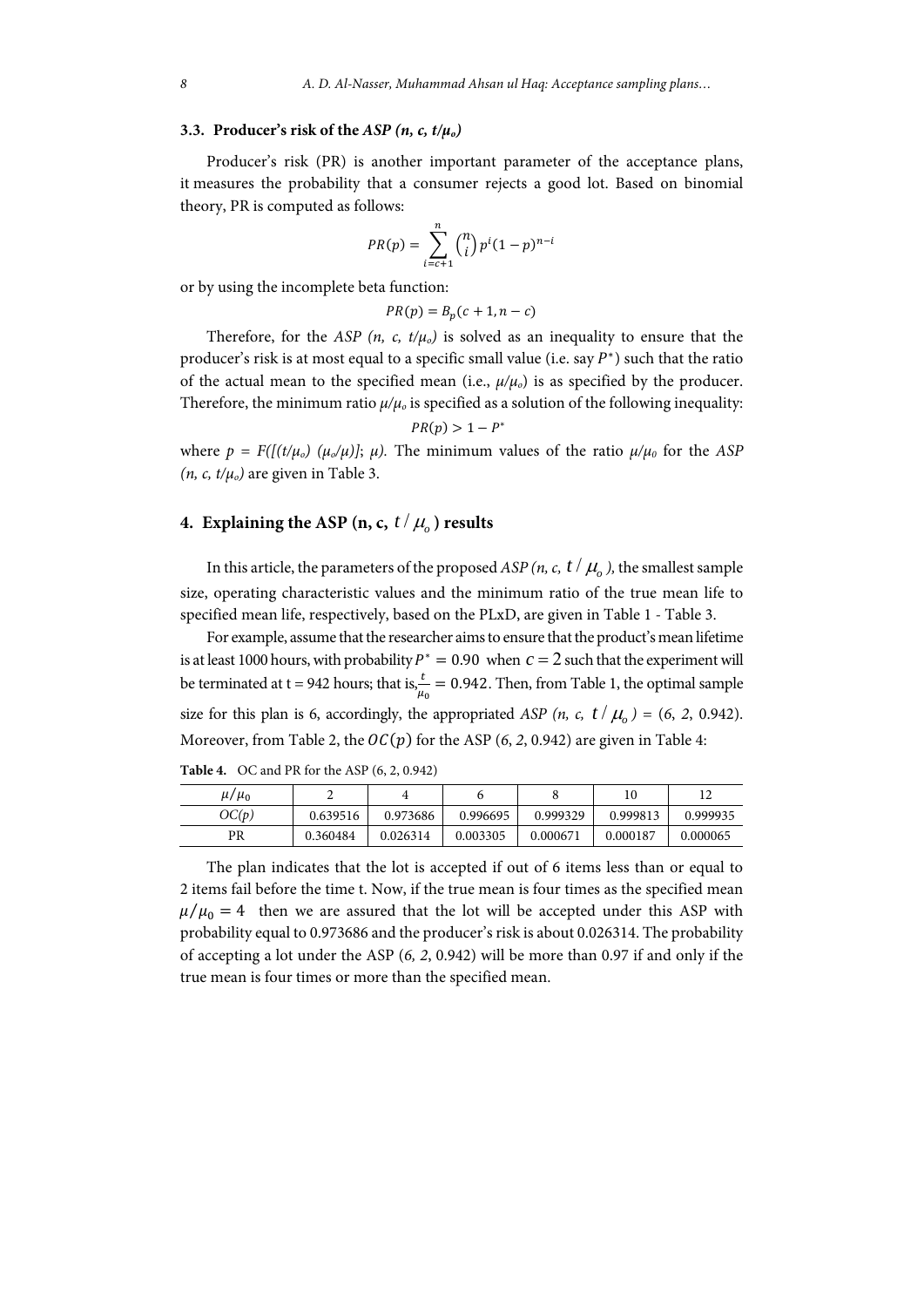Furthermore, the results given in Table 3 indicated that when the consumer's risk is 10% ( $P^* = 0.90$ ) and by using the ASP (6, 2, 0.942); then, the minimum ratio  $\mu/\mu_0 =$ 3.48 when the producer risk is equal to 0.05. It implies that a lot with 6 items when c=2 will be rejected with probability less than or equal to 0.05.

### **5. Comparative Study**

The advantages of the proposed ASP based on LPxD are compared with other ASP under various types of distributions assuming that the actual mean is four times of the specified mean and the acceptable number of defectives is equal to two. The comparison criterion will be the cost of inspection based on the sample size of the ASP and the producer's risk (PR). We said that a sampling plan with a smaller sample size is more efficient in reducing the cost of inspection compared to other ASP; at the sometime, we are seeking minimum value of the PR. The proposed ASP is compared with several ASPs that were proposed by Balakrishnan *et al*. (2007) for the generalized Birnbaum– Saunders distribution (GBSD); Sampath and Lalitha (2016) for the hybrid exponential distribution (HED); Al-Nasser & Obeidat (2020) for q-Exponential distribution (QED) and Rao et al., (2008) for Marshall-Olkin extended Lomax distribution (MOELD).

The comparative results are given in Table 5, which indicated that the proposed ASP based on PLxD gave equivalents or smaller sample sizes with smaller PR than the sample sizes and PR that were obtained by all other plans. These encouraging results means the proposed ASP is more efficient than the ASP that considered in these comparisons and it is worth to be used by the decision makers.

| $t/\mu_0$ | PLxD           |           | <b>OED</b>     |           | <b>GBSD</b>    |        | <b>MOLED</b>   |           | <b>HED</b>     |           |
|-----------|----------------|-----------|----------------|-----------|----------------|--------|----------------|-----------|----------------|-----------|
|           | n              | <b>PR</b> | n              | <b>PR</b> | $\mathbf n$    | PR     | n              | <b>PR</b> | $\mathbf n$    | <b>PR</b> |
| 0.628     | 11             | 0.0220    | 10             | 0.2762    | 17             | 0.0351 | 12             | 0.2464    | 16             | 0.4170    |
| 0.942     | 7              | 0.0420    | 7              | 0.2665    | 11             | 0.0657 | 9              | 0.2842    | 11             | 0.4152    |
| 1.257     | 6              | 0.0939    | 6              | 0.3104    | 9              | 0.1159 | 7              | 0.2789    | 9              | 0.4543    |
| 1.571     | 5              | 0.1324    | 5              | 0.2980    | 7              | 0.1289 | 6              | 0.2929    | 7              | 0.4097    |
| 2.356     | $\overline{4}$ | 0.2567    | 5              | 0.5221    | 6              | 0.2699 | 5              | 0.3752    | 6              | 0.5486    |
| 3.141     | $\overline{4}$ | 0.4811    | 4              | 0.4846    | 5              | 0.3332 | 5              | 0.5420    | 5              | 0.5821    |
| 3.927     | $\overline{4}$ | 0.6587    | $\overline{4}$ | 0.6123    | 5              | 0.4896 | $\overline{4}$ | 0.4650    | $\overline{4}$ | 0.5194    |
| 4.712     | $\overline{4}$ | 0.7780    | $\overline{4}$ | 0.7113    | $\overline{4}$ | 0.4106 | 4              | 0.5662    | $\overline{4}$ | 0.6378    |

**Table 5.** Comparative ASP  $\left(n, c = 2, t \mid \mu_0\right)$  when  $\mu \mid \mu_0 = 4$  and  $P^* = 0.95$ .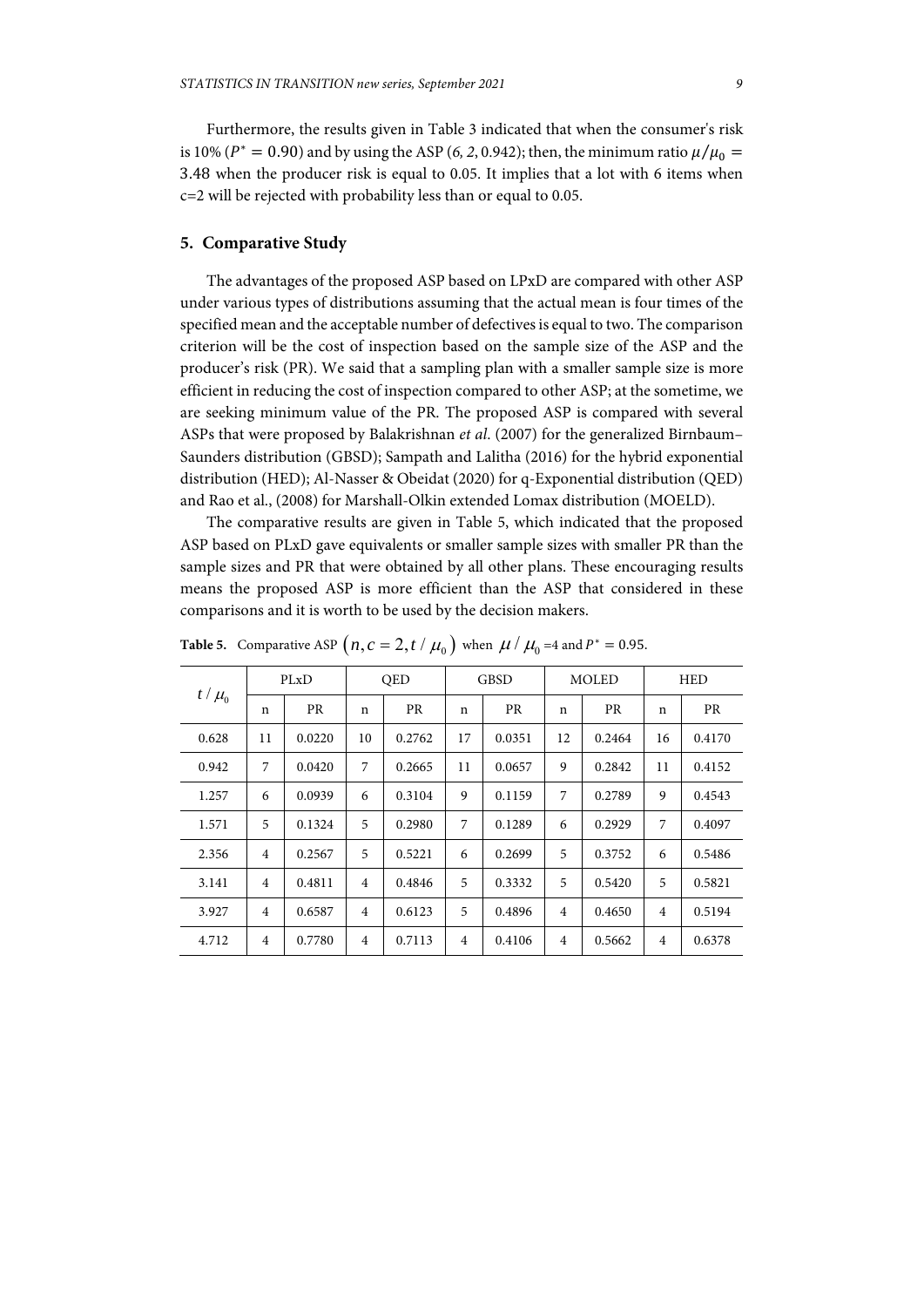### **6. Real Data Application**

Lifetime data measured in months of 20 small electric carts used by the manufacturing company for internal transportation and delivery services in a large manufacturing facility are used to illustrate the proposed ASP. The data are given as follows (Zimmer et al., 1998; Lio et al., 2010; Al-Omari et al., 2018): 0.9, 1.5, 2.3, 3.2, 3.9, 5.0, 6.2, 7.5, 8.3, 10.4, 11.1, 12.6, 15.0, 16.3, 19.3, 22.6, 24.8, 31.5, 38.1 and 53.0.

First, we need to test whether PLxD can be used or not. Several goodness of fit criteria were used to test if the data fit the model, including the minimum value of the function -log (likelihood) (-2MLL), Cramér-von Mises (CvM), Akaike information criteria (AIC), Bayesian information criteria (BIC), consistent Akaike information criteria (CAIC), Hannan-Quinn information criteria (HQIC) and two distribution tests; K-S and Anderson-Darling (A-D). The goodness of fit results were acceptable. The results indicate an excellent fit with the K-S distance value between the empirical and the theoretical PLxD equal to 0.1579606 with P-value equal to 0.6440496.

**Table 6.** Information measures and goodness of fit test for the small electric carts

| AIC     | ВIС     | W        | AD       | -log(Likelihood) | KS (P-Value)       |
|---------|---------|----------|----------|------------------|--------------------|
| 158.030 | 161.017 | 0.039061 | 0.261307 | 76.01396         | 0.157961 (0.64405) |

Moreover, the maximum likelihood estimation (MLE) method is used to estimate the PLxD unknown parameters. The results are given in Table 7:

| Estimator | Value      | Stdev     | 95% C.I      |           |  |  |
|-----------|------------|-----------|--------------|-----------|--|--|
|           |            |           | Lower        | Upper     |  |  |
| â         | 0.7790995  | 0.5357288 | $-0.2709095$ | 1.829109  |  |  |
|           | 1.3513955  | 0.4189634 | 0.5302422    | 2.172549  |  |  |
|           | 10.2523672 | 5.7100538 | $-0.9391325$ | 21.443867 |  |  |

**Table 7.** MLE estimates based on the small electric carts data

Therefore, the mean life can be estimated as:

$$
\mu = \frac{\alpha \lambda^{\frac{1}{\beta}} \Gamma\left[\alpha - \frac{1}{\beta}\right] \Gamma\left[\frac{1+\beta}{\beta}\right]}{\Gamma[1+\alpha]} = \frac{4.360922 (25.02012)(0.9168207)}{0.9260023} = 108.03
$$

assumed  $T = 100$  months. Therefore,

$$
\frac{T}{\mu_0} = \frac{100}{108.03} = 0.925
$$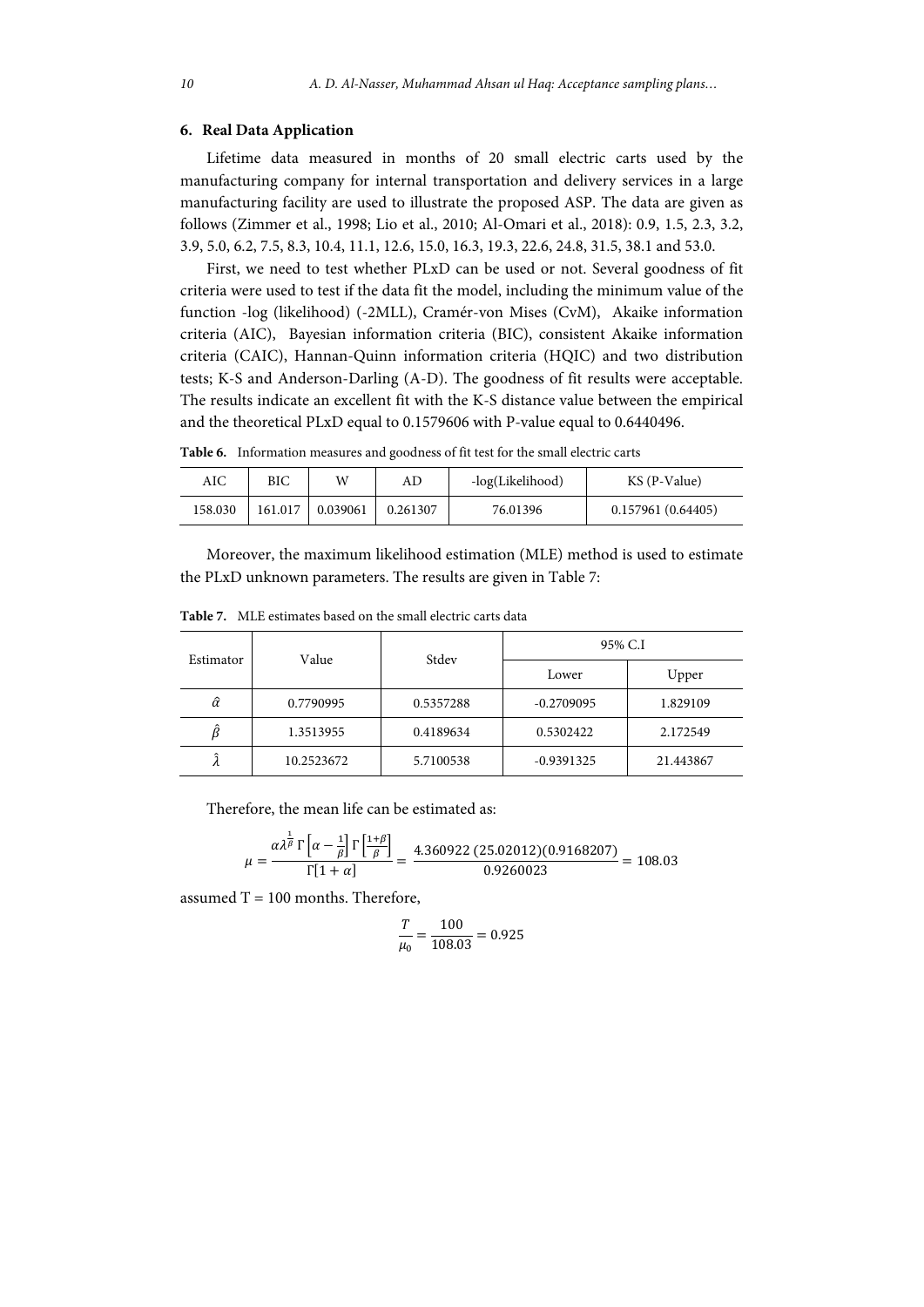based on the estimated values given in Table 7; and for  $\frac{r}{\mu_0} = 0.925$ ; we re-evaluated the minimum sample sizes as given in Table 8:

| $\mathsf{C}$ |      | $\mathbf{0}$ |   | $\overline{2}$ | 3 | 4 | 5 | 6 | 7  | 8  | 9  | 10 |
|--------------|------|--------------|---|----------------|---|---|---|---|----|----|----|----|
| $P^*$        | 0.75 |              | 2 | 3              | 4 | 5 | 7 | 8 | 9  | 10 | 11 | 12 |
|              | 0.90 |              | 2 | 4              | 5 | 6 | 7 | 8 | 9  | 10 | 11 | 13 |
|              | 0.95 |              | 3 | 4              | 5 | 6 | 7 | 9 | 10 | 11 | 12 | 13 |
|              | 0.99 | 2            | 3 | 5              | 6 | 7 | 8 | 9 | 10 | 12 | 13 | 14 |

**Table 8.** Minimum sample sizes for the small electric carts

From the new results, for example, corresponds to  $P^* = 0.99$  and  $\frac{T}{\mu_0} = 0.925$ , we obtained  $n = 14$  when  $c = 10$ , therefore, the optimal acceptance sampling plan will be ASP (*14*, *10*, 0.925). Based on the given data, this means that the manufacturing company can buy only 14 small electric carts in order to complete the manufacturing process within 100 hours, even if 10 out of these 14 electric carts have a mechanical failure within the manufacturing process time; with probability equal to 0.99.

## **7. Conclusion**

In this article, we introduce the lifetime truncated acceptance-sampling plan for the power Lomax distribution. We present the table for the smallest sample size necessary to ensure a certain mean life of the test items. The operating characteristic function values and the associated manufacturer's risks are also discussed. The comparisons results with some other lifetime distribution showed that the proposed sampling plans based on PLxD are better and more efficient to be used when it applies. Therefore, the proposed plans can be used conveniently.

# **References**

- Al-Masri A., (2018). *Acceptance sampling plans based on truncated life tests in the inverse-gamma model*, Electronic Journal of Applied Statistical Analysis, 11(1), pp. 397–404.
- Al-Nasser, A. D., Obeidat, M., (2020). *Acceptance Sampling Plans from Truncated Life Test Based on Tsallis q-Exponential Distribution*. Journal of Applied Statistics, 47, 4, pp. 685–697.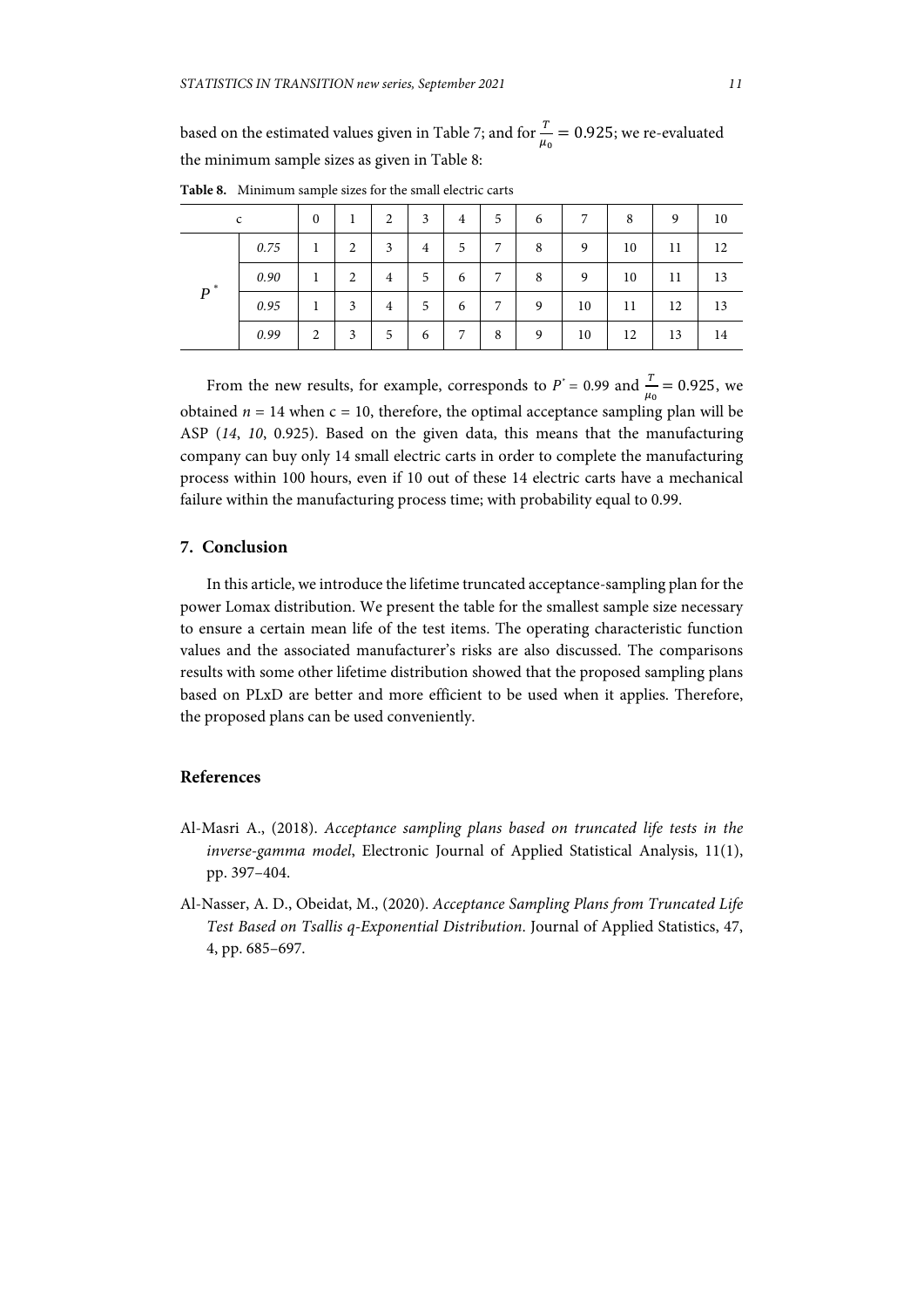- Al-Nasser A. D., Al-Omari A, Bani-Mustafa A, Jaber K., (2018). *Developing Single-Acceptance Sampling Plans Based on a Truncated Lifetime Test for an Ishita Distribution*. Statistics in Transition New Series, 19 (3), pp. 393–406.
- Al-Nasser, A. D., Al-Omari, A., (2013). *Acceptance Sampling Plan Based on Truncated Life Tests for Exponentiated Frechet Distribution*. Journal of Statistics and Management Systems, 16(1), pp. 13–24.
- Al-Nasser, A. D., Gogah, F., (2017). *On Using the Median Ranked Set Sampling for Developing Reliability Test Plans under Generalized Exponential Distribution*. Pakistan Journal of Statistics and Operation Research, 13(4), pp. 757–774.
- Al-Omari A, Ciavolino E, Al-Nasser AD., (2019). *Economic Design of Acceptance Sampling Plans for Truncated Life Tests using Three-Parameter Lindley Distribution*. Journal of Modern Applied Statistical Methods, 18(2), eP2746.
- Al-Omari A., Al-Nasser A. D., Ciavolino E., (2018). *Acceptance Sampling Plans Based on Truncated Life Tests for Rama Distribution.* International Journal of Quality & Reliability Management, 36(7), pp. 1181–1191.
- Al-Omari, A., (2018). *Acceptance Sampling Plans Based on Truncated Life Tests for Sushila Distribution*. Journal of Mathematical and Fundamental Sciences, 50(1), pp. 72–83.
- Al-Omari, A., Al-Nasser, A. D., Gogah, F., (2016). *Double Acceptance Sampling Plan for Time Truncated Life Tests Based on Transmuted New Weibull-Pareto Distribution*. Electronic Journal of Applied Statistical Analysis, 9(3), pp. 520–529.
- Al-Omari, A., Al-Nasser, A. D., Gogah, F., Haq, M. A., (2017). *On the Exponentiated Generalized Inverse Rayleigh Distribution Based on Truncated Life Tests in a Double Acceptance Sampling Plan*. Stochastics and Quality Control, 32(1), pp. 37–47.
- Baklizi, A., (2003). *Acceptance Sampling Based on Truncated Life Tests in The Pareto Distribution of the Second Kind*. Advances and Applications in Statistics, 3, pp. 33–48.
- Baklizi, A., El Masri, A. and Al-Nasser, A. D., (2005). *Acceptance Sampling Plans in the Rayleigh Model*. The Korean Communications in Statistics, 12(1), pp. 11–18.
- Balakrishnan N, Leiva V., López J., (2007). *Acceptance Sampling Plans from Truncated Life Tests Based on the Generalized Birnbaum–Saunders Distribution*. Communications in Statistics - Simulation and Computation, 36(3), pp. 643–656.